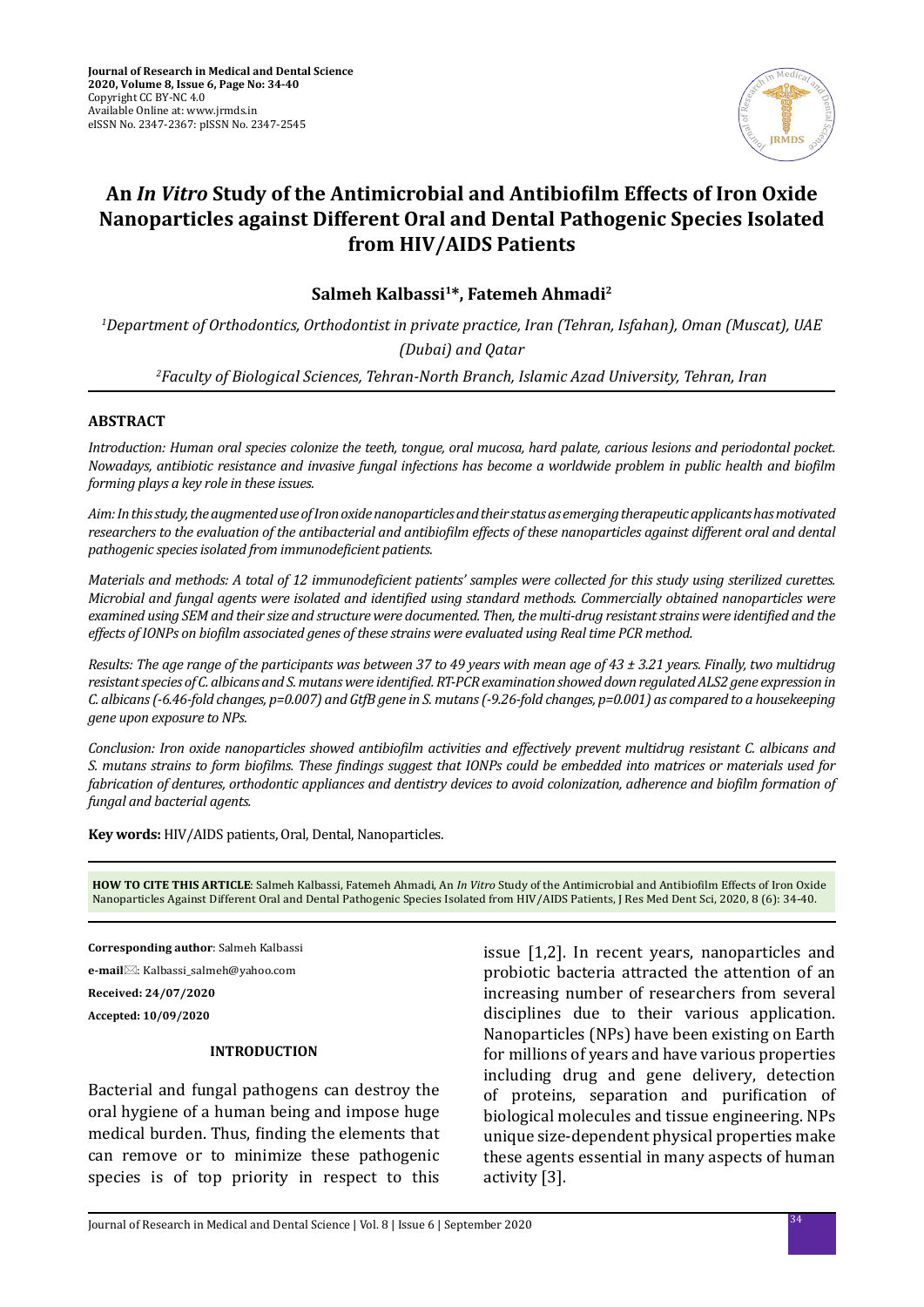Biofilm is a cluster of microorganisms including bacteria and fungi attached to a surface (and/or to each other) and enclosed in extracellular polymeric substance (EPS) produced by themselves. Most of the biomass of the biofilm comprises hydrated EPS rather than microorganisms' cells. Biofilm formation is a unique survival strategy of many microorganisms. This structure is a spongelike system that provides surfaces for the absorption of a wide range of molecules that can be sequestered from the microenvironment. In animal host biofilms are found in environments such as in or on the otolaryngologic, vaginal and gastrointestinal tracts. One of the first samples Anton van Leeuwenhoek, first scientists who detected bacteria with microscope in 1683, examined was his own dental plaque which is a biofilm [4,5].

Most common bacterial and fungal species isolated from infected areas in the mouth include *Actinobacillus actinomycetemcomitans*, *Streptococcus mutans, Porphyromonas gingivalis, Prevotella intermedia, Bacteroides forsythus, Campylobacter rectus, Eubacterium species, Fusobacterium nucleatum, Eikenella corrodens, Peptostreptococcus micros and Candida albicans*. More than 95% of these microorganisms can form biofilm [5,6]. Nowadays, development of multi drug resistant strains and complications or treatment failures following systemic and long-term use of antibiotics and antifungal medications have increased in immunodeficient patients [6]. In dentistry, using nanoparticles is one of the most effective methods to reducing bacterial adhesion and preventing biofilm formation that has been reported by previous investigations. Development of white spot lesion during orthodontic treatment is one of the most common problems during orthodontic therapy. In addition, large amount of data indicating that bacterial and fungal agents can growth in the adhesion area, bond between tooth enamel and orthodontic brackets [7,8]. A study evaluated the antimicrobial orthodontic adhesives using nanofillers and silver nanoparticles and showed that a composite adhesive containing silver nanoparticles had found to be significantly lower cariogenic *streptococci (Streptococcus mutans)* adhesion to trial composite adhesives than routine orthodontic composite [9].

Lately, iron oxide nanoparticles (IONPs) have attracted much attention because of their ultrafine size, magnetic properties, and biocompatibility that are desirable for a wide range of biomedical applications and exhibit intrinsic qualities that enhance their ability to be used against pathogenic microorganisms [10,11].

An increasing frequency of systematic diseases, prolonged average life expectancies, the use antibiotics and immunosuppressive medications and the advent of the HIV have resulted in an increase in the number of immunocompromised patients within the community [12,13]. In this study, the augmented use of IONPs and their status as emerging therapeutic applicants has motivated researchers to the evaluation of the antibacterial and antibiofilm effects of these nanoparticles against different oral and dental pathogenic species isolated from immunodeficient patients.

#### **MATERIAL AND METHODS**

# **Strains isolation**

A total of 12 healthy and HIV negative individuals (control group) and 12 immunodeficient patients' samples (case group) were collected for this study using sterilized curettes. In general, ten individuals with HIV/AIDS and two patients who underwent immunosuppressive therapy were studied. Patients with positive HIV test who had medical files and signed written consent to participate in the study were included as case group. Patients with incomplete medical files, who want to withdraw from study and individual with no written consent were excluded. All procedures involving human participants were performed in accordance with the 1964 Helsinki declaration and its later amendments (EN.9551621). The clinical bacterial strains and fungal species isolated from oral cavity of the participants with oropharyngeal *Candidiasis* (OCD). The samples were collected by scraping the subject's oral mucosa and tongue with a sterile swab. All oral swabs were transported to the Pasargad Research Laboratory without any delay and prepared for laboratory investigations on the same day. The bacterial infections identified by the Gram staining, and microbiological standard methods. The samples subjected to falcon tubes containing 3 ml thioglycolate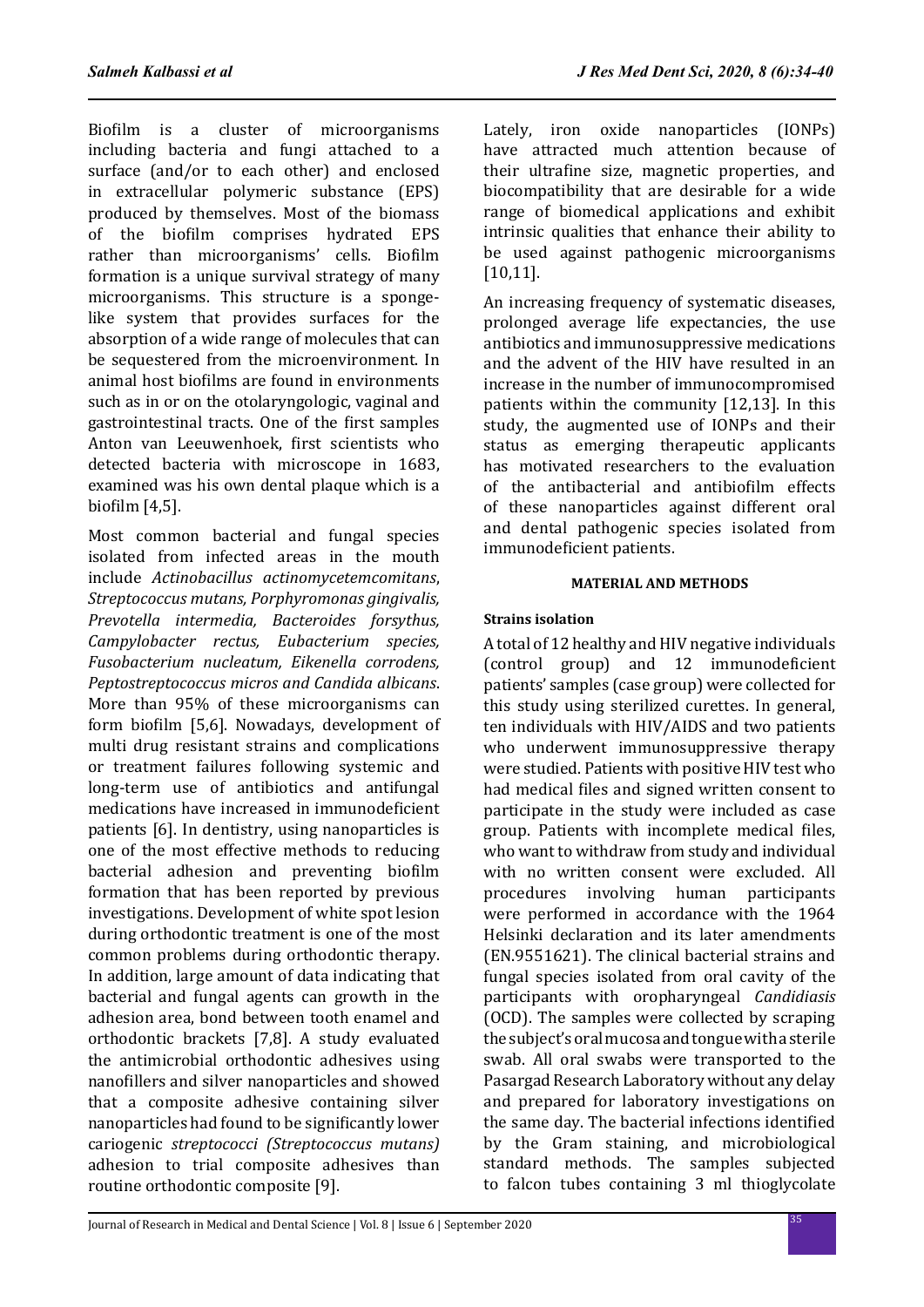broth. Then, the tubes were centrifuged at 12,000 rpm for 10 min and the supernatant was discarded. The precipitate was suspended in 1 ml of phosphate-buffered saline to obtain a concentrated sample suspension. One loop full of concentrated suspension was inoculated onto EMB, *Mitis Salivarius* agar with potassium tellurite medium, MacConkey and CHROMagar *Candida* culture media using a standard streak plate method. All culture plates were incubated at 37°C for 24 h, and the growth of microorganism was observed as pink-and white-colored colonies. Definitive identification of isolates was performed through conventional biochemical tests) following 16SrRNA PCR using 27F (Forward primer 5'-AGAGTTTGATCCTGGCTCAG-3') and 1492R (Reverse primer 5'-GGTTACCTTGTTACGACTT-3') primers, as described previously (10]. PCR products were subjected to 16SrRNA fragment sequencing. The relative molecular sizes of the PCR products were compared against the sequences from the Gen Bank database, National Centre for Biotechnology Information (NCBI) using Basic Local Alignment Search Tool (BLAST) analysis program.

# **Molecular identification**

Genomic DNA of all isolates were extracted using (Qiagen, Germany) according to manufacturer instructions. The PCR reaction was performed in a final volume of 25 μl containing 6 μl template DNA (200 ng), 10 picomoles of forwarding primer (1 μl), 10 picomoles of reverse primers (1 μl), 4 μl of distilled water and 13 μl of Amplicon 2x master mix. The amplification conditions used were one cycle of initial denaturation at 94°C for 3 minutes, followed by 40 cycles of 95°C for 30 seconds, 54°C for 25 seconds, and 70°C for 30 seconds. The amplicons were separated by 1.2% agarose gel electrophoresis at 80 V for 2 h. After electrophoresis, fragments were stained by ethidium bromide and visualized using gel documentation apparatus.

#### **Iron oxide nanoparticles preparation and characterization**

 $Fe<sub>3</sub>O<sub>4</sub>$  NPs were commercially obtained from Merck (Frankfurt, Germany). IONPs size and morphology were assessed with Scanning Electron Microscopy (SEM).

#### **Determination of the antimicrobial and antifungal activity of IONPs**

The antimicrobial and antibiofilm activity of NPs determined against multi-resistant isolates with strong biofilm formation ability. To recognize multi resistant isolates,<br>the antibiotic susceptibility pattern of the antibiotic susceptibility pattern of microorganisms was determined by modified Kirby Bauer disc diffusion method against the following antibiotics: penicillin-G (P) 10 units, ampicillin (AMP) 10μg, cefotaxime (CTX) 30μg, erythromycin (E) 15μg, cefazolin (CZ) 30μg, methicillin (MET) 5μg, lincomycin (L) 2μg, clindamycin (CC) 2μg and vancomycin V (30μg) (Merck, USA). The results were interpreted according to Clinical and Laboratory Standards<br>Institute (CLSI) methodology. Antifungal methodology. Antifungal Susceptibility testing using Fluconazole (25μg), Nystatin (100 units), Ketoconazole (1μg), was used to identify the resistance strains. To assess the biofilm formation of multi-resistant microorganisms, micro titer plate and 0.1% crystal violet (CV) method was used as described by Fernandes et al. [14] and Beytollahi et al. [15], with slight modifications. Cultures were inoculated by adding 12 µL of an overnight culture of microorganisms into 1 ml of sterile media, and the tubes were incubated statically at either 37 $\degree$ C or at room temperature ( $\sim$ 21 $\degree$ C) for two days. The supernatant was then discarded, and the adhered cells were rinsed three times with distilled water, and the tubes were patted dry on a paper towel. Two ml of a 0.1% CV solution was added to each tube to stain the adhered biomass and the tubes incubated for 26 min at 25°C. The CV dye was discarded, and the tubes were again rinsed three times with distilled water and were patted dry. Tubes were photographed to document the amount of biofilm that was adhered to the glass surface. The optical density of the wells was measured at 595 nm using a micro ELISA auto reader. To distinguish strong biofilm producers, an optical density of <0.120 for the non-biofilm producer, 0.120–0.240 for moderate biofilm producer and >0.240 was chosen. The IONPs were tested for antimicrobial activity by welldiffusion method against biofilm-producing strains.

The pure cultures of microorganism were subcultured onto sterile MHB/Sabouraud Dextrose Agar (SDA) and incubated at 37°C for overnight. After overnight culture of the broth, the yeasts were harvested in the late exponential growth phase, washed twice with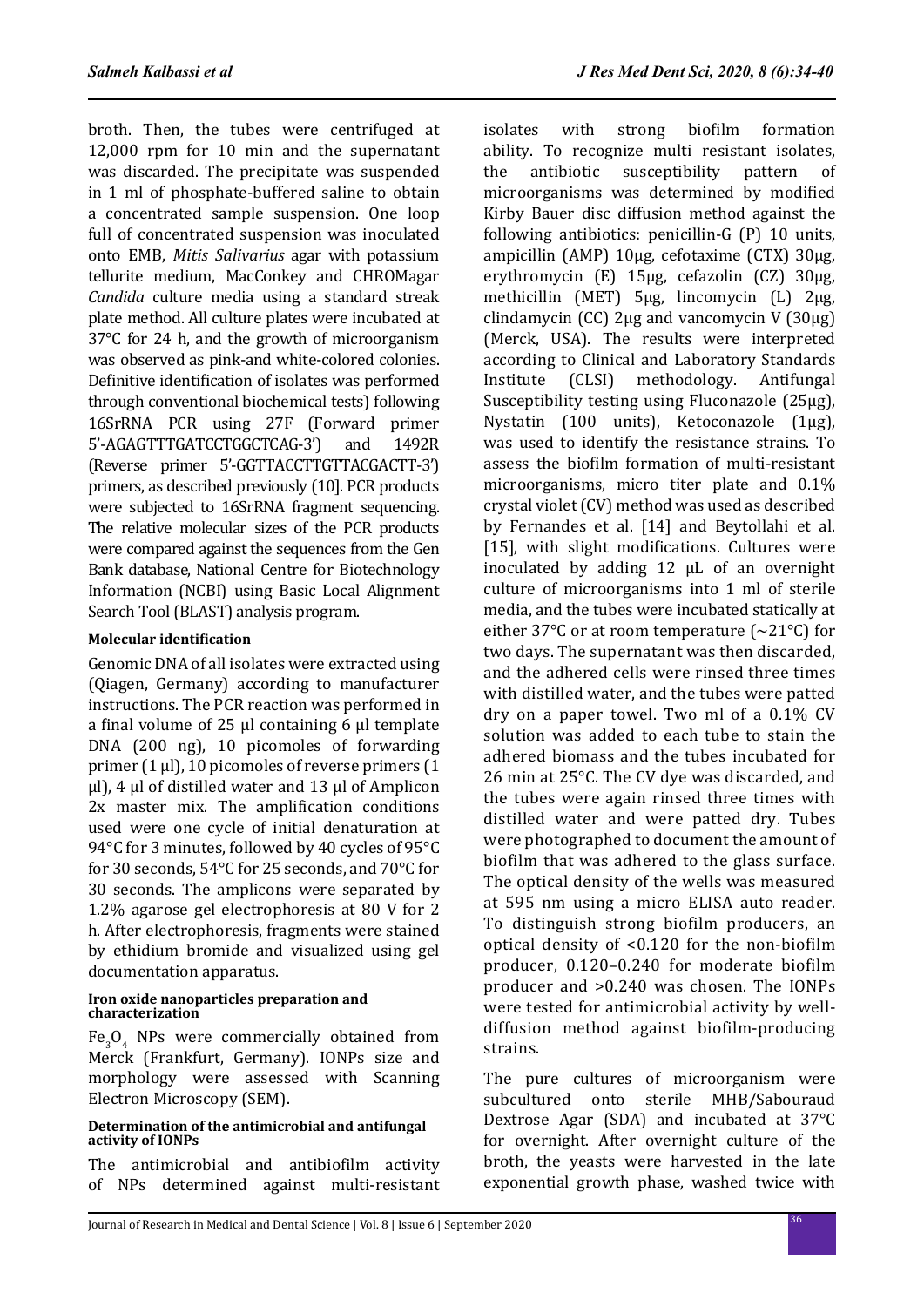5 ml of phosphate-buffered saline (PBS; pH 7.2;  $Ca^{2+}$  and  $Mg^{2+}$  free), and suspended to 107 cells/ml by adjusting the optical density of the suspension to 0.38 at 520 nm. Wells of 6-mm diameter were made on MHA plates using gel puncture. Each strain was swabbed uniformly onto the individual plates via sterile cotton swabs. Using a micropipette, 100, 200 and 500 μg/ml of NPs were poured onto each of the three wells on all plates. Serial dilution of NPs was added to test wells. Following incubation at 32°C for 20 h, the different levels of inhibition zone were measured. All the tests were carried out in triplicate.

# **Quantitative real-time PCR**

The expression levels of biofilm formation genes (Als1,2 for C. albicans [16] and GtfB, C for S. mutans [17]) were determined by quantitative real-time PCR (qRT-PCR). The primers used for qRT-PCR are in Table 1.

Briefly, the total bacterial RNA of isolates was extracted using a RNeasy Mini Kit (CinnaGen, Iran) and was quantified by spectrometry (NanoDrop, Thermo Scientific, USA). cDNA was then synthesized using a Prime Script RT Reagent Kit (CinnaGen, Iran) and was quantified using SYBR Green (Life Technologies). Ultimately, qRT-PCR was performed with a SYBR Premix Ex Taq II Kit (CinnaGen, Iran) on the thermocycler System (Eppendorf, Hamburg, Germany), with an initial incubation at 95ºC for 125 seconds, followed by 40 cycles of 15 s at 94ºC and 1 min at 62ºC. Relative expression of the target genes was obtained using beta actin housekeeping gene. The threshold cycle (CT) numbers were confirmed by the detection system software, and data were analyzed based on ∆∆Ct method. The expression levels of target genes were specified and compared with each other. Each reaction was carried out in triplicate, and statistical analysis conducted via SPSS ver.16.

# **Statistical analysis**

All data were analyzed using SPSS software (ver.19.122). Qualitative data described by frequency and percentage using Chi-square test and student t-test. Statistically, significant difference was considered when P<0.05.

#### **RESULTS**

#### **Isolated microorganisms**

The age range of the participants was between 37 to 49 years with mean age of  $43 \pm 3.21$  years. In general manner, different microorganisms including two *candida* species (*candida albicans* and *candida tropicalis*) and 12 *Streptococcus mutans strains* had isolated from patients' lesions and dental cavities. No microorganisms were isolated from the samples of apparently healthy individuals. Patients showed oral hairy leukoplakia (66.66%), oral candidiasis (33.33%), herpes simplex virus infection (25%), recurrent aphthous ulcers (16.66%) and linear gingival erythema (16.66%) (Figure 1).

*C. albicans* strain was resistant to fluconazole but susceptible to Nystatin and Ketoconazole. However, *C. tropicalis* strain was completely susceptible to Nystatin, Fluconazole and Ketoconazole. On the other hand, all *S. mutans strains* showed resistance to Ampicillin (69%) and Cefotaxime (61%). Penicillin, methicillin, and vancomycin were the most effective antibiotics against *S. mutans* isolates and resistance rate do not exceed 8.3%. Two microorganisms, one *C. albicans* and one *S. mutans* (sm19), among all isolated strains had showed multi-resistant pattern to antibiotic and antifungal agents. The biofilm formation ability of these multidrug-resistant microorganisms was assessed using the well diffusion method and indicated that both isolated can form fully established biofilms. *C. tropicalis* did not produce any biofilm.

| Primer           | Sequence 5'-3'                               |
|------------------|----------------------------------------------|
| ALS1             | Forward: 5'-GGCTACTCGGTTGATGTAG-3'           |
|                  | Reverse: 5'-GGTACTGTTATAGATGTCGA-3           |
|                  | Forward: 5'-AGGTTCATCGGTTGATTTGG-3'          |
| ALS <sub>2</sub> | Reverse: 5'-CCCATTGCACCAGATGTGTA-3           |
| $G$ tf $B$       | Forward: 5'- ACTACACTTTCGGGTGGCTGG-3'        |
|                  | Reverse: 5'- CAGTATAAGCGCCAGTTTCATC-3        |
|                  | Forward: 5'- CTCAACCAACCGCCACTGTT-3'         |
| GtfC             | Reverse: 5'- GGTTTAACGTCAAAATTAGCTGTATTAGC-3 |

#### **Table 1: Primers used for quantitative Real-Time PCR.**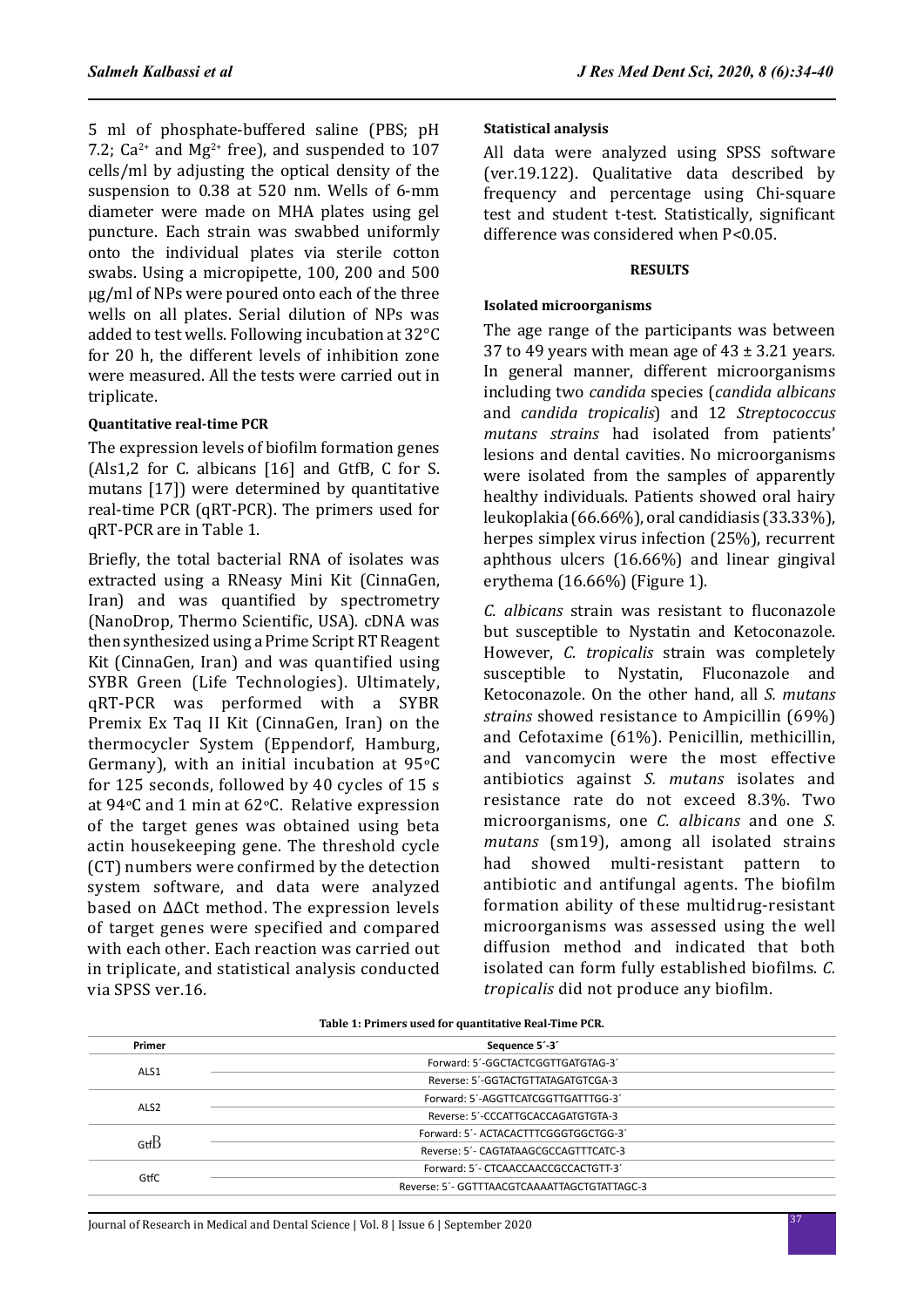

**Figure 1: Microscopic view of Gram stained** *Candida albicans* **(left) and** *Streptococcus mutans* **(right), isolated from oral lesions or dental cavities of HIV/AIDS patients.**



**Figure 2: SEM image of IONPs showing that the size of the nanoparticle is in range of 19.94 to 33.52 nm.**

# **Nanoparticle identification**

SEM images of obtained iron oxide nanoparticles are shown below: The particle size range was from 19 to 33.52 nm. The IONPs were mainly spherical and approximately monodisperse (Figure 2).

# **IONPs effects on microorganisms**

The IONPs inhibited growth in both multidrugresistant isolates of *S. mutans* and *C. albicans* according to the CLSI. In this study, Minimum fungicidal concentrations (MFC) and minimum inhibitory concentration (MIC) values of IONPs were 50 to 200  $\mu$ l/ml and 128  $\mu$ g/ml, respectively. IONPs inhibited *C. albicans* and *S. mutans* isolates to form a biofilm at 256 μg/ml and 128 μg/ml concentrations, respectively. We examined the effects of NPs on gene expression, which may reveal the source for the inhibited biofilm formation.

# **IONPs effects on gene expression**

We examined the effects of IONPs on biofilm producing genes expression, which may reveal the source for the inhibited biofilm formation. Genes encoding for biofilm production were explored using real-time polymerase chain reaction (RT-PCR) following a 24 h exposure to varying concentrations of NPs. Comparison of ALS2 gene expression in *C. albicans* untreated and treated with NPs showed average +0.011 and -6.46-fold changes (Confidence Level=95%, p=0.346 and p=0.007, respectively). As shown in figure below (Figure 3), relative mean fold changes of the GtfB gene as compared to a housekeeping gene upon exposure to NPs was  $-9.26$  fold changes (CI=95%, p=0.0001). There was no significant difference between ALS1 and GtfC in strains and control gene.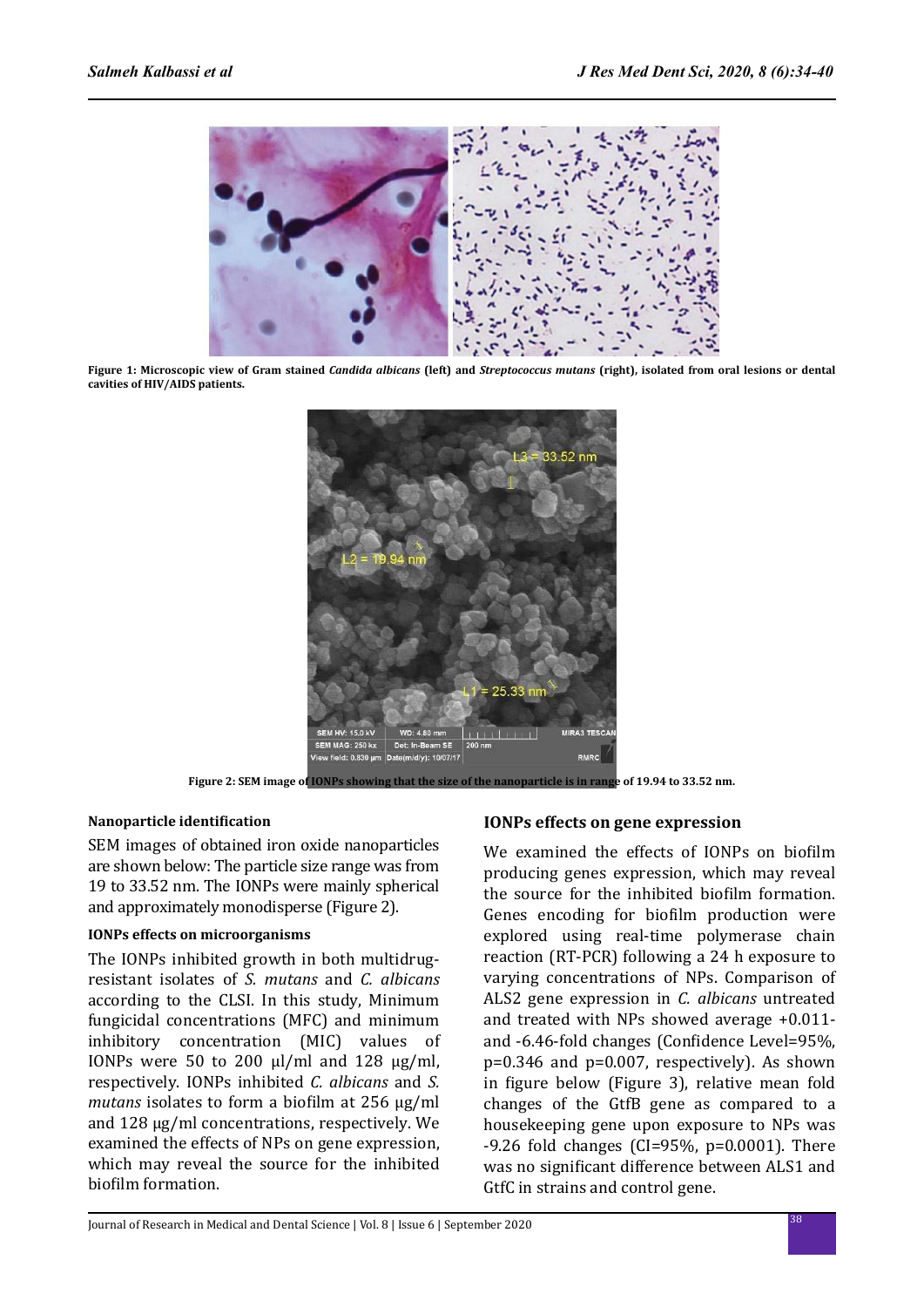

**Figure 3: Mean values of fold changes in ALS2 and GtfB gene expression of isolates treated with IONPs.**

#### **DISCUSSION**

There are over 900 different bacterial and fungal species in the oral microflora. Human oral cavity microorganisms are responsible for the two most common oral and dental diseases in humans like dental caries and periodontal disease. Those species colonize the teeth, tongue, oral mucosa, hard palate, carious lesions, and periodontal pocket. Nowadays, antibiotic resistance and invasive fungal infections has become a worldwide problem in public health and biofilm forming plays a key role in these issues [4,5,8]. Both fungal and bacterial agents can form biofilms to protect themselves from a challenging environment with several host defense mechanisms and antibiotics. Surveys of NPs as antibacterial, antifouling, and antibiofilm agents have increased in recent years due to antibiotic resistance issue [4, 5, 8]. This in vitro study aimed to evaluation of the antibacterial and antibiofilm effects of IONPs against different oral and dental multi drug resistant pathogenic species isolated from HIV/AIDS patients. Our group isolated two multidrug species of C. albicans and S. mutans. C. albicans strain was resistant to fluconazole while *S. mutans* strains showed resistance to Ampicillin and Cefotaxime.

Bacterial and fungal resistance to antibiotics and antifungal agents such as ampicillin and fluconazole is a health issue in numerous parts of the world. In our study we observed a highly significant level of Ampicillin (69%) and Cefotaxime (61%) in HIV-patients *S. mutans* clinical isolates. The high prevalence of resistance to beta lactams in *S. mutans* in our study was higher than that previously observed in some studies in south Africa, Yemen and Spain in oral isolated *streptococcus spp.* [18-20] which can be attributed to sample size, isolated strains and patients underlying diseases. Updated evidence on antibiotic susceptibility testing such as reported in our study helps scientists to design new strategies for operative prophylaxis against oral and dental infections, especially in HIV-infected individuals.

Salari et al. in a similar survey, studied molecular mechanisms of azole resistance in 20 fluconazole-resistant *C. albicans* isolates obtained from Iranian HIV-infected patients with oropharyngeal candidiasis and showed that the overexpression of the CDR1 gene correlated strongly with increasing resistance to fluconazole (P<0.05) [21]. Our study showed that the IONPs can downregulate the biofilm construction associated genes in dose dependent manner and results to interference and inhibition in biofilm formation in both *S. mutans* and *C. albicans*. Another study by Seddighi et al, about antifungal effect of IONPs against different Candida species showed that *C. tropicalis, C. albicans* and *C. glabrata spp*. were most susceptible to IONPs. In addition, their finding, in line with our data, showed that the IONPs possessed antifungal potential against pathogenic *Candida spp*. and could inhibit the growth of all the tested *Candida spp* [22].

Pérez-Díaz et al. assessed silver nanoparticles antimicrobial activity against S. mutans, and showed that these nanoparticles effectively inhibited the growth of a planktonic *S. mutans* clinical isolate and killed established *S. mutans* biofilms, which suggests that AgNPs could be used for prevention and treatment of dental caries. These findings are in line with our data